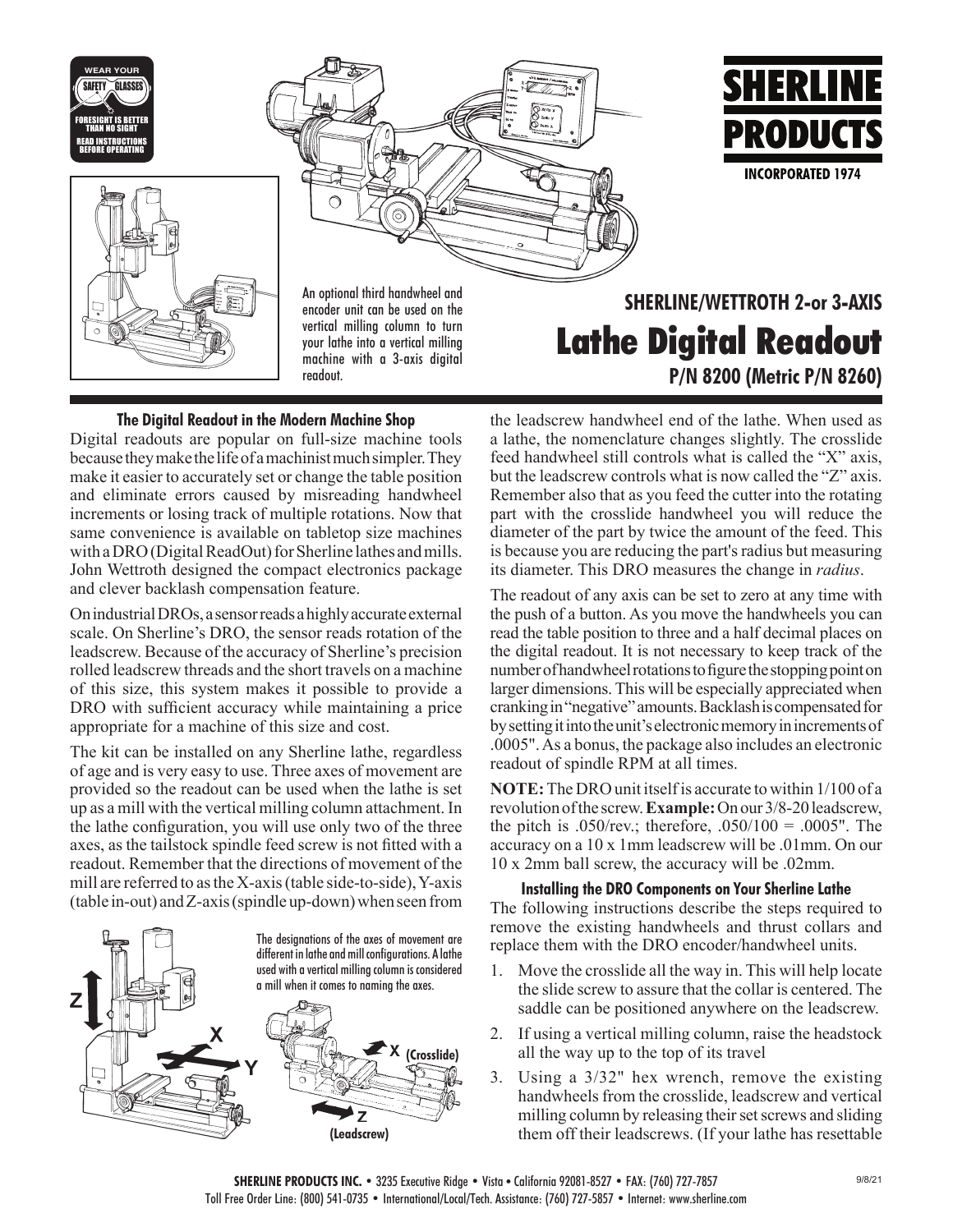

"zero" handwheels, loosen the collar locking knob and rotate the collar until the hole lines up with the set screw. Then use the 3/32" hex wrench to loosen the set screw and remove the entire handwheel/collar unit.)

- 4. Using a 3/32" hex wrench, remove the 5-40 screw holding the thrust collar over the crosslide and remove the collar. (See Figure 1A.) Use a 1/8" hex wrench to remove the countersunk screw in the top of the lathe bed and a 5/32" hex wrench to remove the socket head cap screw under the lathe base so that the collar can be removed from the leadscrew. (See Figure 1B.)
- 5. Clean each grooved thrust collar with a solvent like acetone or lacquer thinner to remove any oil from the surface. (You will later lock them in place in relation to the plastic housing with "instant glue" and it will not stick to an oily collar.) Using the existing screws, install new grooved thrust collars on the X- and Y-axes, making sure the leadscrew is centered in the collar. Make sure the screws are secure, but do not overtighten. If a shim washer was present on your existing leadscrew, reinstall it as it was before.
- 6. Install a new handwheel with encoder ring on the crosslide screw and leadscrew. Note that the handwheels are similar except on the leadscrew, the numbers face away from the handwheel. On the crosslide they face toward the handwheel. Make sure the shoulder at the end of the leadscrew thread is seated



*FIGURE 2—Making sure the crosslide screw is centered*



*FIGURE 3—Detail of the encoder housing showing direction of installation*

against the thrust collar and the handwheel is pushed in tightly to remove end play before tightening the set screw. On the crosslide, push the crosslide table toward the bed so that the collar is securely against the shoulder of the leadscrew. On the leadscrew, hold the table (not the base) with one hand and push the handwheel onto the shaft with the other. Rotate the handwheel so that the set screw tightens on a new part of the shaft. If you don't, it will tend to pick up it's old indentation making it difficult to tighten it in a new position.

See Figure 3 for orientation of the encoder housing. The thicker shoulder inside the encoder should be facing toward the thrust collar. It is easier to tighten the screws if



*FIGURE 4—Installing the encoder unit over the thrust collar. The unit can be installed upside down to make it easier to put in the screws. It is then rotated into position and tightened to lock it in place.*



P/N 8200, Pg. 2 of 7 *FIGURE 5—Rotating the unit into its proper position. (NOTE: Handwheel/encoder unit not shown for clarity.)*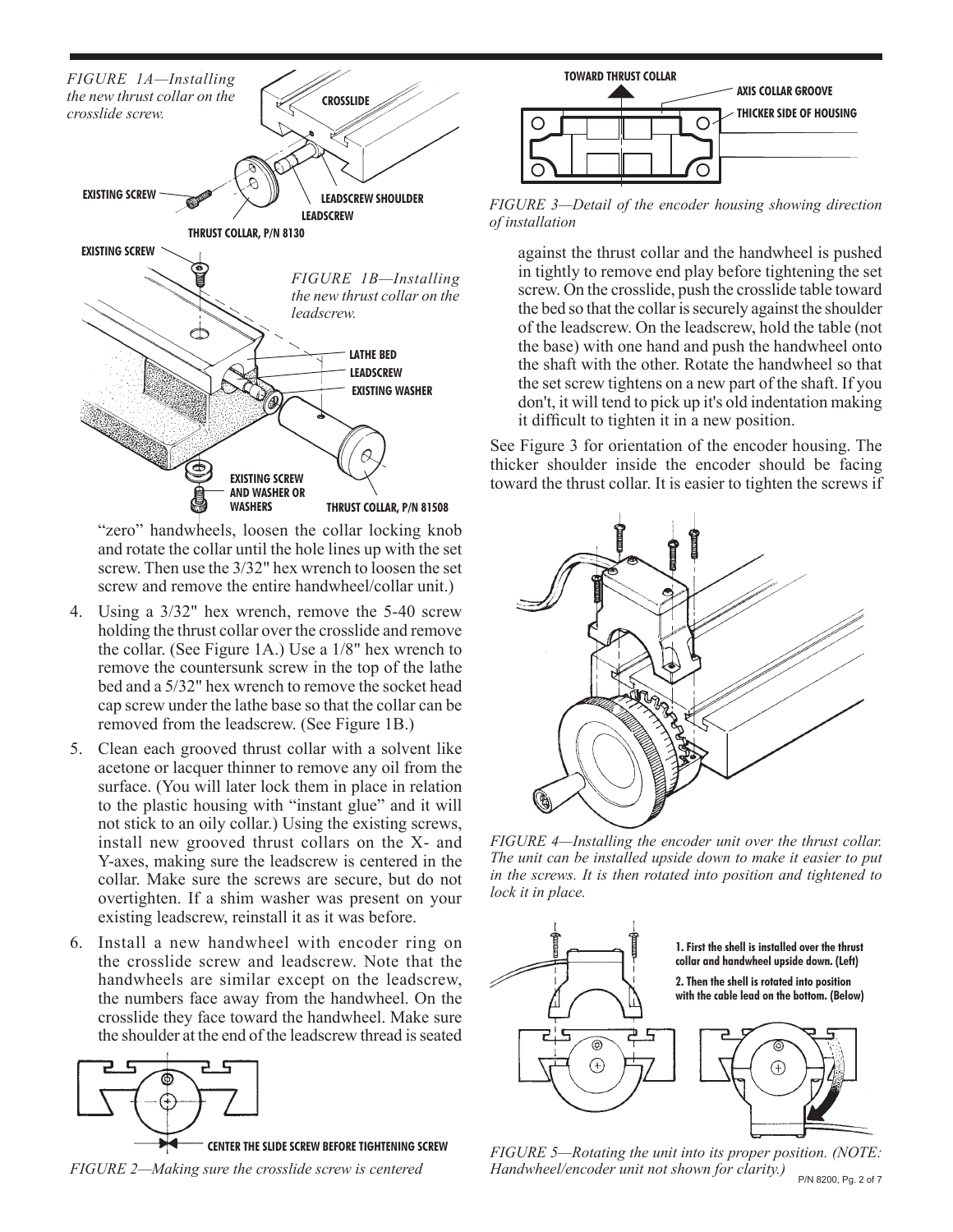you install the units upside down with the screws coming down from the top. Place the two halves of the shell over the thrust collar and over the encoder ring and install the four #2 x 3/8" self-tapping screws. Draw the screws down until they seat snugly, but DO NOT OVERTIGHTEN or you will strip the threads! Once tightened into position, the unit can be rotated around until the screws and cable are on the bottom. When finished, the cable from the encoders should come off to the right side of the handwheel.

7. VERTICAL MILLING COLUMN—Using a 1/8" hex wrench, remove the flat head screw that holds the Z-axis thrust collar to the vertical milling column. Remove the collar by lifting it up and off the leadscrew. If the spacer washer sticks to the bottom of it, remove it and reinstall it on the leadscrew shaft. Then remove the ball bearing thrust and two washers from the collar and reinstall them in the new Z-axis thrust collar in the same order. (See Figure 6.) Install the new collar on the leadscrew shaft and secure it to the bed with the flat head screw.



8. Install the remaining handwheel and encoder unit onto the vertical milling column leadscrew. Lift up on the saddle assembly until the washer and shoulder of the leadscrew are all the way up against the bottom of the collar. Then push down on the handwheel and tighten its set screw, being sure to tighten it against a new spot on the shaft. Install the pickup housing over the handwheel unit as shown in Figures 4 and 5. When finished, the cable should exit toward the left when viewed from the front.

#### **Leadscrew Handwheel Position on the Model 4400 Lathe**

The die cast base on the Model 4400/4410 long bed lathe is relieved so that the bed and base align. The lip on the bottom of the machined area will keep the sensor housing from being able to be rotated straight down. The solution to this is to orient the housing as shown in Figure 7. The joint between the two halves of the housing now becomes the witness mark against which you read the handwheel markings. On the Model 4400/4410 lathe, the bed and base are flush at the end, so the housing can be positioned straight down as is shown in the other figures.



*FIGURE 7—On the long bed lathe, the leadscrew handwheel sensor housing must be positioned as shown.*

#### **Making Sure the Housings Do not Move**

The sensors that read gear-tooth position as you turn the handwheel are located in the bottom of the handwheel housing. If the housing moves, it is the same as if you moved the handwheel, because it changes the relationship between the sensor and the gear tooth. Therefore, the housing should be anchored in place so that it cannot be inadvertently moved. The screws that hold the two halves together go into plastic, and overtightening them can strip the threads out of the hole. If the housing rotates too easily when the screws are tightened, you can remove the housing shell and sand the mating surfaces on a piece of sandpaper on a flat surface until they grip the collar more tightly. If this doesn't do the job, another solution is to place a drop of "super glue" between the plastic housing and the metal collar once the housing is positioned where you want it. This will keep it in place but can still be broken loose if you need to later.

#### **Installing the RPM Sensor**

- 1. Reinstall the headstock/motor/speed control onto the lathe or milling column.
- 2. Peel off the backing and apply the 2-1/2" round sticker to the pulley. (HINT: A little liquid window cleaner on the pulley allows the sticker to be repositioned and bubbles squeezed out before it adheres. Once the liquid is squeezed out and dries, the adhesive on the sticker will stick fine.)

**NOTE:** You must make sure you have the correct tach sticker for your machine. Use a 6-pulse (P/N P/N 81510) tach sticker if your machine is a leadscrew machine, or a 5-pulse tach sticker (P/N P/N 87860) if your machine is a ball screw machine.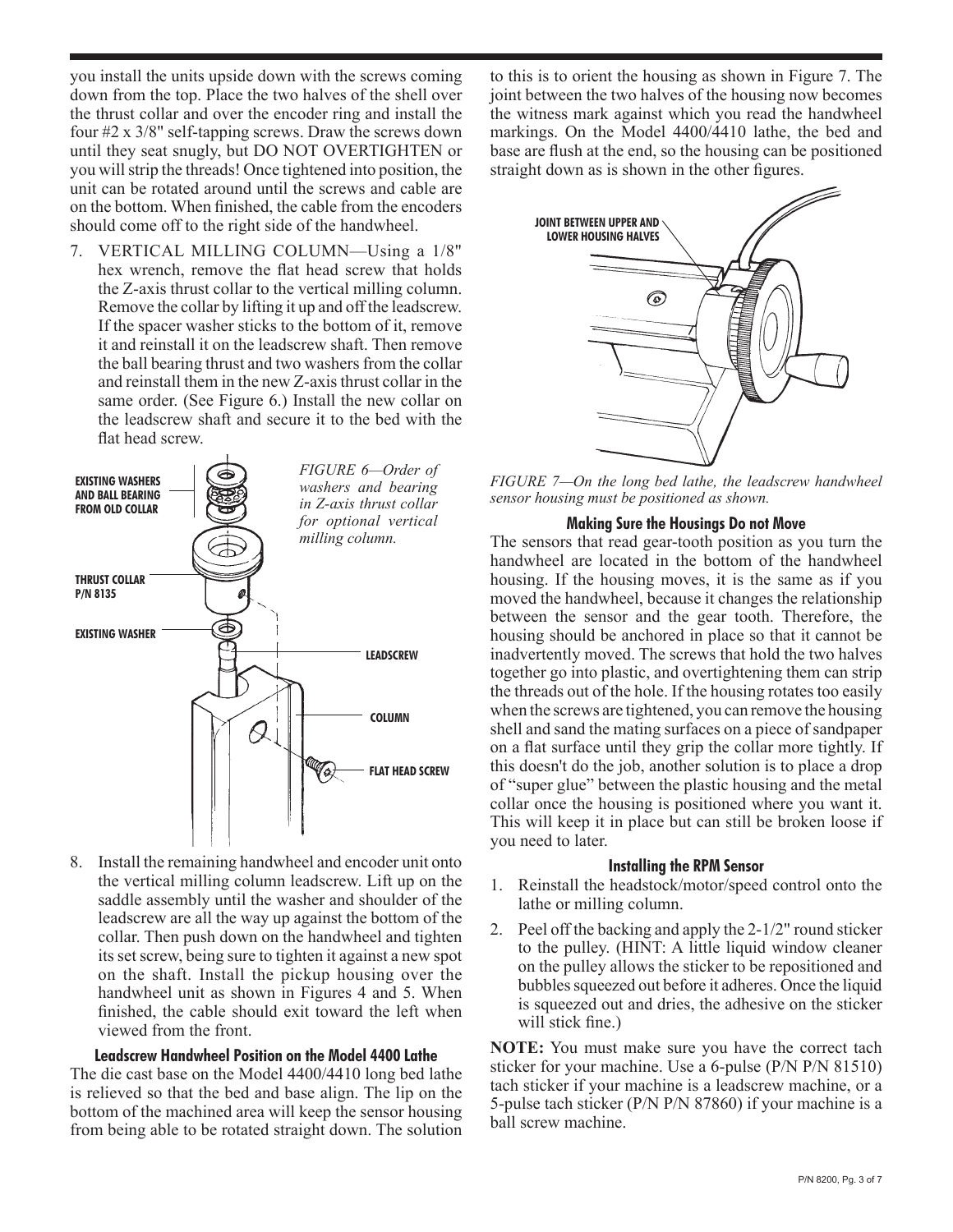

*FIGURE 8—Mounting the sensor to the belt housing in the mill configuration. The mounting position would be the same in the lathe configuration.*

3. Locate the RPM sensor by holding it in the position shown in Figure 8. Mark the center of the hole on the plastic belt housing and drill a 1/16" hole. Fasten the sensor to the belt housing using the self-tapping screw provided. (Do not overtighten or you can strip the threads.) A plastic tie-wrap is provided to secure the sensor lead to the motor's power cord to keep it out of the way.

**NOTE:** If you have a lathe with an older AC/DC motor that does not have a plastic belt guard, the RPM sensor can be mounted in the proper position over the pulley by attaching it to the motor mounting bracket. Locate and mark where the hole should be drilled. Remove the motor and drill a hole through the bracket. You can use a self-tapping sheet metal screw or a bolt and nut through the hole, or you can tap the hole to match the thread of the bolt you use.

#### **Hooking up the Connecting Cables**

Plug the cable connector from each encoder unit into its respective port on the display unit. The telephone type cable connectors go in with the locking tab facing up when the unit is lying on its back. The RPM sensor cable goes into the port marked "Tach In".

Plug the power adapter into the bottom hole marked "DC In", and plug the transformer into a 115 VAC (60 Hz.) source. Check to make sure all three axes are functioning. Turn on the motor and check to see that the RPM indicator is functioning.

#### **Initializing Your Display for Inch or Metric Leadscrews**

When you press the "Power" button to turn your system on, the upper right corner of the display will read either "inch" or "metric" mode. Normally, the DRO will be set up properly when you receive it, but there is always a possibility it could be set wrong. To set or change the

system of measurement your unit displays for DROs that were purchased prior to 8/1/21, follow these steps:

- 1. With the power off, unplug the power cable from the display unit.
- 2. **INCH**—Hold down both the "Power" button and the X-axis button while you plug the power cord back into the display unit. After the display comes up, release the buttons. The display should now read in inch dimensions.
- 3. **METRIC**—To initialize your display unit to read metric dimensions, hold down the "Power" and "Y" buttons while plugging the power cord back into the display unit. Once initialized, the unit will always read in your chosen system of measurement each time it is turned on unless you change it.The only difference between the inch and metric packages is the number of divisions engraved into the handwheels. The electronics package is the same for either and can be set to read in either measurement system depending on the leadscrews of the machine on which it is installed.

**NOTE:** Before you choose a mode, the mode must be for the actual leadscrew or ball screw that is on your machine.

For example, if you have an Inch leadscrew on your machine, you cannot use modes 2,3,5, or 6. You can only use modes 1 or 4. The DRO software calculations (and display) are based on the actual screw that is on your machine.

## **NOTICE! On DROs sold before 8/1/21, the display does not convert dimensions from inch to metric!**

The DRO reads rotary handwheel movement and converts it to a linear dimension based on a formula assuming a certain leadscrew thread pitch. The DRO must be set to agree with the leadscrews installed on your machine to provide accurate measurements.

#### **2021 DRO Mode Settings**

We upgraded our DRO chip in 2021 in order to use the DRO with our metric ball screw machines. We also made a few other upgrades based on our customer feedback. This new DRO system will offer the two original settings, Modes 1 and 2.

- **Mode 1** for use on an inch leadscrew machine with an inch display
- Mode 2 for use on a metric machine with a metric display.

Modes 3 through 6 are in addition to the original settings.

- **Mode 3** is used for our ball screw machine with an inch display.
- **Mode 4** is used for an inch Leadscrew machine with a metric display.
- Mode 5 is used for a metric Leadscrew machine with an inch display.
- **Mode 6** is used for our ball screw machine with a metric display.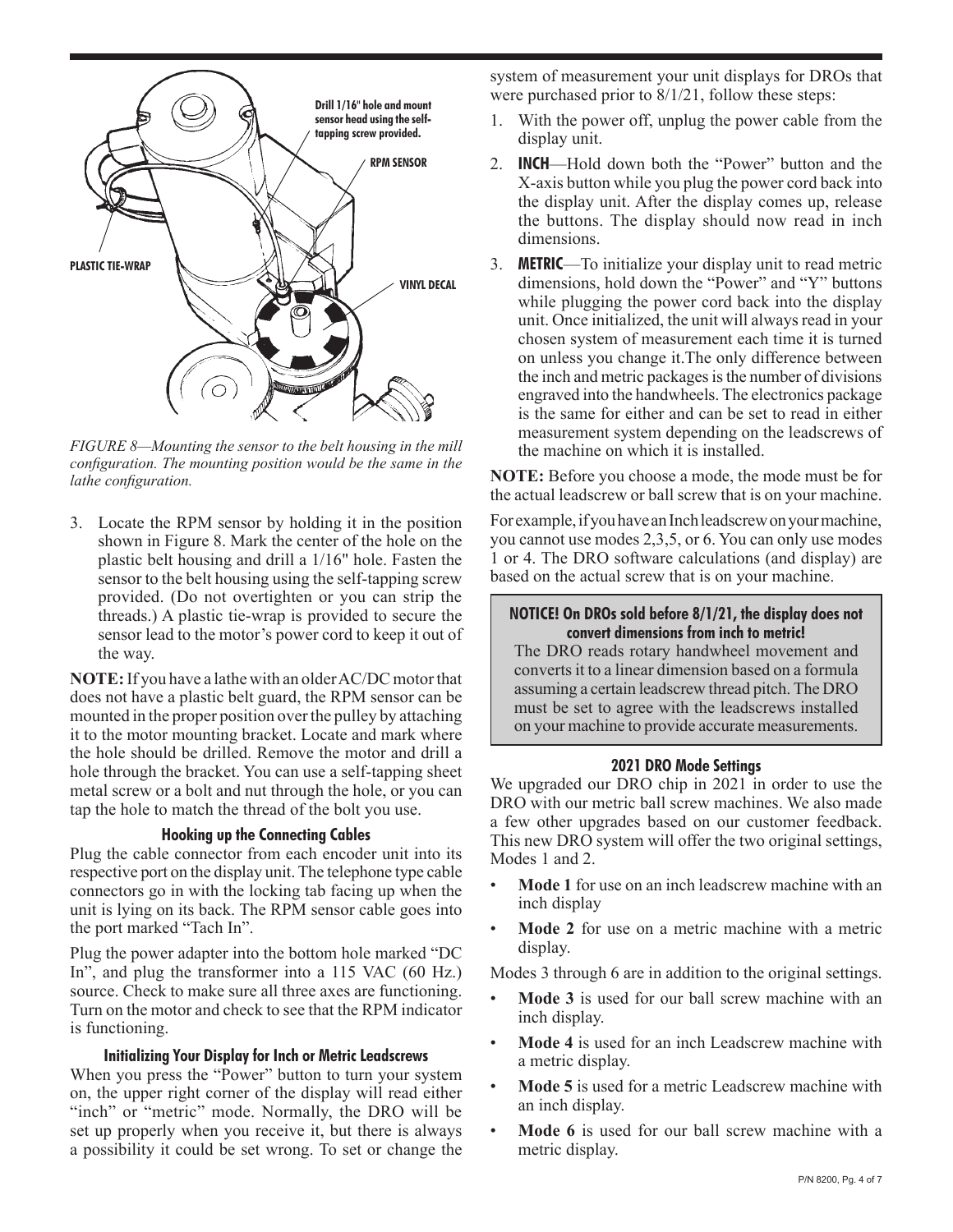The chart in Figure 9 shows all six modes along with the "Key Combinations" to use to activate each mode. The initializing steps to activate Modes #1 and #2 are the same as the original DRO instructions noted above for Inch and Metric. To Initialize modes 3–6, use the same steps of holding down the POWER ON button along with the additional keys shown on the chart. Watch the display screen when the DRO powers on to make sure that the "power up display" that shows on the screen is correct. For example, if you are initializing Mode #5, you hold down the Power button along with the Y and Z buttons. When the display comes on, the display should show "M1INT6," then the DRO display will come on.

**NOTE:** For more detailed information on setting up the modes for DRO, please see the *DRO Mode Instructions* [https://sherline.com/wp-content/uploads/2021/07/dro\\_](https://sherline.com/wp-content/uploads/2021/07/dro_mode_inst.pdf) [mode\\_inst.pdf](https://sherline.com/wp-content/uploads/2021/07/dro_mode_inst.pdf)

|                | Kev                      | Leadscrew   | <b>Displayed</b> | Example        | <b>Position</b>   | Backlash           | Power Up       |                                                                   |
|----------------|--------------------------|-------------|------------------|----------------|-------------------|--------------------|----------------|-------------------------------------------------------------------|
| Mode           | Combination              | Pitch       | <b>Units</b>     | <b>Display</b> | <b>Resolution</b> | <b>Entry Units</b> | <b>Display</b> | <b>Notes</b>                                                      |
|                | $ON + X$                 | .05" / Turn | Inch             | $+1.0055$      | .0005"            | Inch               | ININT6         | Original Inch Mode for<br>a machine with an inch<br>leadscrew     |
| $\overline{2}$ | $ON + Y$                 | 1 mm/Turn   | Metric           | $+ 25.41$      | $.01$ mm          | mm                 | M1MMT6         | Original Metric Mode for<br>a machine with an metric<br>leadscrew |
| $\overline{3}$ | $ON + Z$                 | 2 mm/Turn   | Inch             | $+0.3937$      | 0.0008"           | mm                 | M2INT5         | For a Ball Screw machine<br>showing the readout<br>in inches      |
| 4              | $ON + X + Y$ .05"/Turn   |             | Metric           | $+1.0055$      | $.01$ mm          | Inch               | INMMT6         | For an Inch Leadscrew<br>machine showing the<br>readout in metric |
| 5              | $ON + Y + Z$   1 mm/Turn |             | Inch             | $+1.0055$      | 0.0004"           | mm                 | M1INT6         | For a Metric Leadscrew<br>machine showing the<br>readout in inch  |
| 6              | $ON + X + Z$   2 mm/Turn |             | Metric           | $+ 25.42$      | $0.02$ mm         | mm                 | M2MMT5         | For a Ball Screw machine<br>showing the readout<br>in metric      |

*FIGURE 9—See page 6 for a full-size chart.* 

## **Setting the Backlash Compensation Values**

To set backlash compensation for each axis, you must first measure to determine what the backlash is. Use a dial indicator to determine how far the handwheel on each axis rotates before the table starts to move. (If this amount is excessive, see your instruction manual for instructions on setting backlash. It should ideally be in the .003" to .005" range.) Once the amount is determined, the backlash is compensated for by setting it into the display unit's memory.

To set the backlash to correspond to your machine's leadscrews, complete the following steps for each axis:

- 1 Turn the handwheel for each axis one full turn clockwise. This assures that the software starts the backlash compensation at the proper initial point.
- 2. Hold down the "Power" button for longer than a second until the display changes.
- 3. Now you can set in the backlash for each axis by pushing the button for that axis. Each time the button is depressed, .0005" (or .01 mm on metric units) is added to the reading. Set in the amount of backlash you measured previously for each axis. Amounts up to .015" (.50 mm) can be set. (Note: You cannot cycle backwards to a lower number. If you go past your desired setting you must continue pushing the button until the reading passes .015" (.50 mm) and returns to zero. Then start over.)

4. Once the backlash for all three axes is set, briefly push the "Power" button again to return the display to its normal reading. The backlash setting can be checked or changed at any time by holding the power button until the display changes. The amount can then be reset as described in instruction number 3 above. Once set, backlash settings are held in a special memory chip even if the unit is turned off and unplugged. They remain until you change them.

#### **Using the DRO with the Sherline Power Feed or Thread Cutting Attachment**

The DRO leadscrew thrust collar is longer than the standard thrust collar so that the DRO housing can attach to it. This changes the position of the leadscrew. This has no effect on the lathe except when it is used with a power feed or thread cutting attachment. In those cases you will need to replace the existing sliding engagement shaft (P/N 1509), which will be a little too short. If you return the existing shaft to Sherline it will be replaced at no charge with a shaft of the appropriate length (P/N 81509) for use with the DRO. If you purchase a new power feed or thread cutting attachment, notify Sherline that you will be using it with the lathe DRO and the proper shaft will be supplied with your purchase. The only alternative to solving this problem would have been to provide a longer leadscrew, which would have been far more expensive.

## **Adjusting the Z-Axis Handwheel Screw**

To adjust tension on the screw, first remove all Z-axis backlash in the conventional manner by lifting the motor/ speed control unit by hand while tightening the handwheel set screw on a "fresh" quadrant of the leadscrew to avoid picking up any previous indentations. Once adjusted, tighten the new center screw only until it is "finger tight". Use a very small amount of Loctite® on the end of the screw to keep it in place. (Do not coat the threads or the screw may become impossible to remove.) Overtightening the screw will cause the handwheel to become hard to turn. The purpose of the screw is not to adjust backlash, but rather to keep it from increasing once it is properly adjusted. Do not try to use the screw to pull out additional backlash. The small 5-40 threads are not strong enough for this task.

## **Tach Readout**

In addition to the mode selections, the tach readout is also different for our leadscrew machines and our ball screw machines.

The leadscrew machines have a tach sticker that goes on the headstock pulley. This is the tach sticker that comes with the DRO. This tach sticker is a 6-pulse tach sticker. If you have a leadscrew machine, use the 6-pulse tach sticker.

The ball screw machines come with the MASSO 5-pulse tach sticker. This 5-pulse tach sticker is what the optical encoder uses with the MASSO controller. Use the 5-pulse tach sticker on the ball screw machine. When you set your DRO to Mode 3 or Mode 6, the software is set up to read the 5-pulse tach sticker.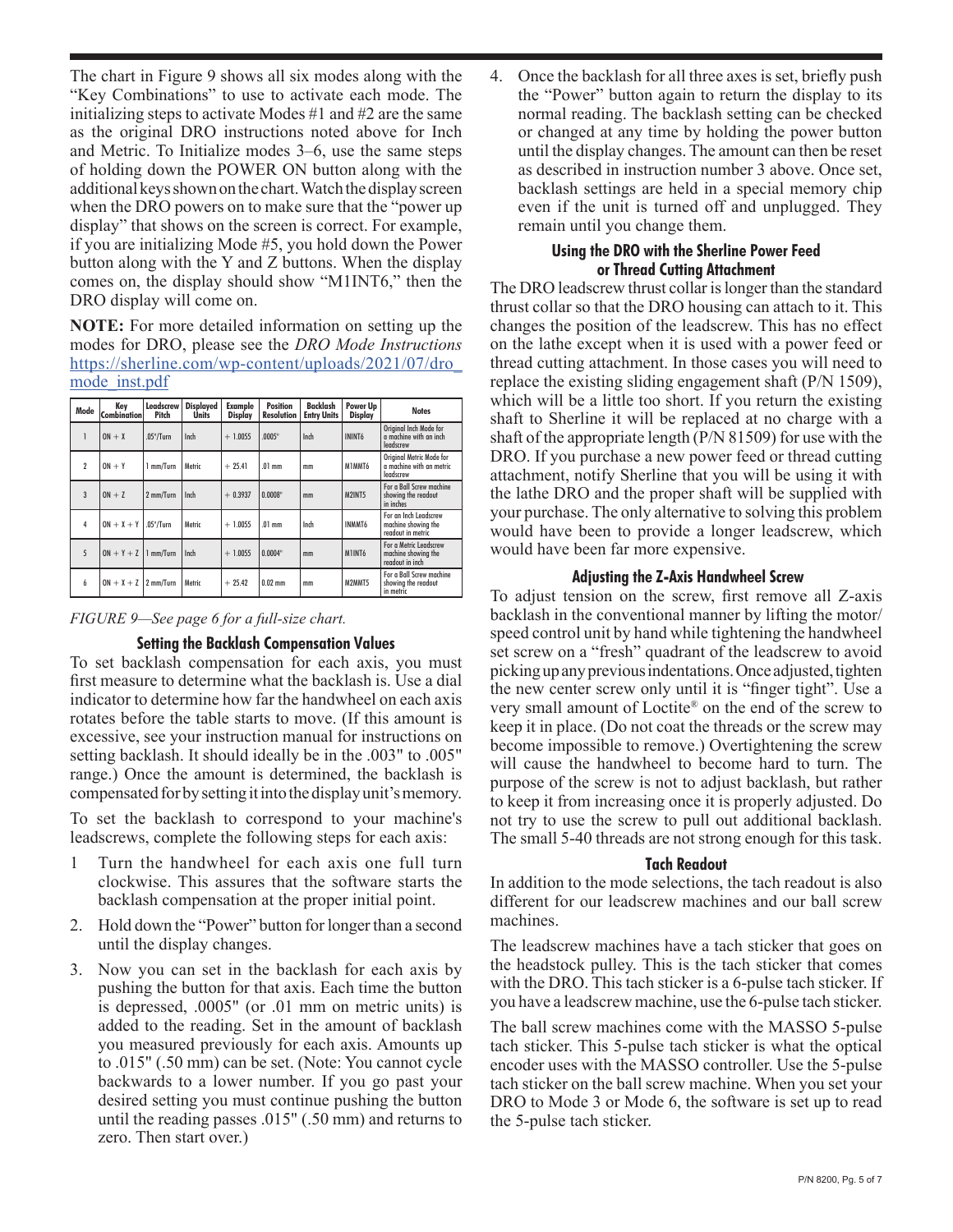You can also change the "Tach Pulse Number" on the DRO to match either a 5 or 6-pulse tach sticker on your machine. **Getting the Most out of Your DRO**

To do this, follow the previous instructions to set the DRO to your machine and desired readout setting.

Then follow the instructions below to change the tach pulse setting:

- 1. Disconnect the DC power from the DRO box.
- 2. Simultaneously hold down the Power, X, Y, and Z buttons, and reconnect the DC power. This is accomplished easiest by using your forefinger to hold down the X, Y, and Z buttons, and your pointer finger to hold down the Power button.
- 3. When the DRO display screen comes on the "T6" should change to a "T5" in this case.

**NOTE:** If you have a ball screw machine, and you are using a controller other than our MASSO controller, you will need to request the 5-pulse tach sticker (P/N 87860) for the DRO tach readout to be correct.

## **A Few More Tips**

When in use, shield the unit from chips so they don't accumulate around the telephone jack connections on the side. Do not use an air hose to clean the unit.

A metal stand is now included with your DRO so you can stand the unit up on your workbench. This makes it easier to read while you work. If you wish to secure the box to the stand, a piece of double-sided foam tape is a good method.

When using a machine equipped with a digital readout, we find it is best to use either the readout or the handwheels, but not both. If the displayed accuracy of .0005" (.01mm) is satisfactory for the job you are doing, use just the digital readout and disregard the handwheel settings. In cases where you might want to interpolate to a higher degree of accuracy, the markings on the handwheels will allow you to do this.

An example of this would be where you have located the center of a bored hole and then changed the table position. To return the spindle exactly to the hole's center again using the digital readout could leave you a few ten-thousandths off, which may not be acceptable. In this case, you should write down your handwheel settings and direction the handwheel was last turned before moving from the desired location. This will allow you to return to the same spot with great accuracy. The handwheel marks are .001" or .01mm apart. By reading the space between the marks on the handwheel and interpolating your position, you can achieve a high degree of accuracy. Knowing your machine is an important part of achieving this kind of accuracy, and as you get more familiar with your machine, your accuracy will continue to improve.

Sherline's DRO brings modern machine shop technology down to tabletop size and makes your Sherline tools easier and more fun to use. We think you will find the digital readout to be a great addition to your Sherline machine shop.

Thank you, Sherline Products Inc.

| <b>Mode</b>    | Key<br><b>Combination</b> | <b>Leadscrew</b><br><b>Pitch</b> | <b>Displayed</b><br><b>Units</b> | <b>Example</b><br><b>Display</b> | <b>Position</b><br><b>Resolution</b> | <b>Backlash</b><br><b>Entry Units</b> | <b>Power Up</b><br><b>Display</b> | <b>Notes</b>                                                        |
|----------------|---------------------------|----------------------------------|----------------------------------|----------------------------------|--------------------------------------|---------------------------------------|-----------------------------------|---------------------------------------------------------------------|
| 1              | $ON + X$                  | $.05$ "/Turn                     | <b>Inch</b>                      | $+ 1.0055$                       | .0005"                               | <b>Inch</b>                           | <b>ININT6</b>                     | Original Inch Mode for<br>a machine with an inch<br>leadscrew       |
| $\overline{2}$ | $ON + Y$                  | 1 mm/Turn                        | Metric                           | $+25.41$                         | $.01$ mm                             | mm                                    | M1MMT6                            | Original Metric Mode for<br>a machine with an metric<br>leadscrew   |
| 3              | $ON + Z$                  | 2 mm/Turn                        | <b>Inch</b>                      | $+0.3937$                        | $0.0008$ "                           | mm                                    | M2INT5                            | For a Ball Screw machine<br>showing the readout in<br><i>inches</i> |
| 4              | $ON + X + Y$ .05"/Turn    |                                  | <b>Metric</b>                    | $+ 1.0055$                       | $.01$ mm                             | Inch                                  | <b>INMMT6</b>                     | For an Inch Leadscrew<br>machine showing the<br>readout in metric   |
| 5              | $ON + Y + Z$   1 mm/Turn  |                                  | Inch                             | $+ 1.0055$                       | 0.0004"                              | mm                                    | MIINT6                            | For a Metric Leadscrew<br>machine showing the<br>readout in inch    |
| 6              | $ON + X + Z$ 2 mm/Turn    |                                  | Metric                           | $+25.42$                         | $0.02$ mm                            | mm                                    | M2MMT5                            | For a Ball Screw machine<br>showing the readout in<br>metric        |

## **2021 DRO Mode Settings**

**NOTE:** For more detailed information on setting up the modes for DRO, please see the *DRO Mode Instructions* [https://sherline.com/wp-content/uploads/2021/07/dro\\_mode\\_inst.pdf](https://sherline.com/wp-content/uploads/2021/07/dro_mode_inst.pdf)